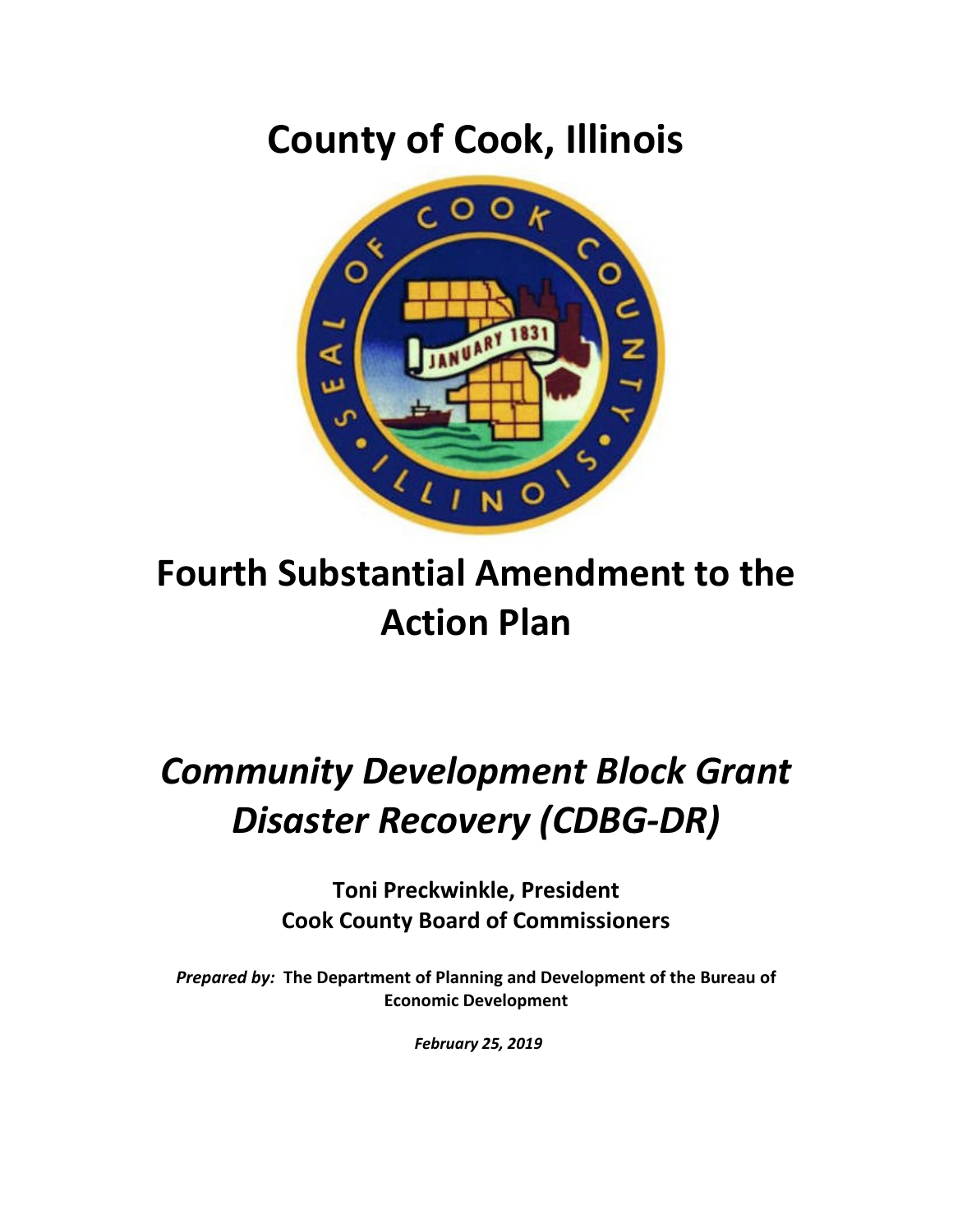### **EXECUTIVE SUMMARY**

This document serves as the Fourth Substantial Amendment to the Action Plan that was previously published in March of 2014 (original Action Plan), amended in September of 2014 (Substantial Amendment 1), May of 2015 (Substantial Amendment 2) and again in April of 2016 (Substantial Amendment 3) for the purpose of receiving Community Development Block Grant - Disaster Recovery (CDBG-DR) fundstotaling \$83,616,000. Based on the scope of the proposed modifications, this Substantial Amendment is required by the U.S. Department of Housing and Urban Development ("HUD") and has been developed in accordance with the Disaster Relief Appropriations Act, 2013 (Public Law 113-2). These grant funds are being made available through HUD to assist disaster recovery efforts in response to declared major flooding disasters occurring in Cook County in 2013. These funds may be used only for specific disaster recovery-related purposes. HUD regulations governing this funding are published at <https://www.hudexchange.info/cdbg-dr/cdbg-dr-laws-regulations-and-federal-register-notices/> under the heading: **Hurricane Sandy and Other Disasters Occurring in 2011-2013** ("Regulations")**.**

In accordance with HUD requirements, Cook County will use this Substantial Amendment to guide the distribution of the CDBG-DR grant funds toward fulfilling the three core aspects of recovery – planning, housing, and infrastructure - related to the declared disaster. This Substantial Amendment has also been designed to be consistent with the HUD primary objective of providing funds for local projects with activities that meet one of the following national objectives of the Housing and Community Development Act of 1974, as amended: benefit to low/moderate-income persons; prevention or elimination of slums or blight; urgent need. At least fifty percent (50%) of the CDBG-DR grant award must be used for activities that benefit low- and moderate-income persons.

**This Substantial Amendment provides updates to the initial Action Plan, as previously amended by Amendments 1-3 including reallocation of funds between the funding categories; the addition of a Down Payment Assistance program; the division of the Strategic Acquisition Program to Strategic Acquisition and Strategic Buyout and elimination of the Economic Recovery Program. These revisions are necessary to meet the funding demand realized from the inquiries and/or applications received by the County.** 

In addition to the reallocation of funds, the Replacement Housing program has been renamed the Housing Construction and Rehabilitation program. This title better describes the program and aligns with the description of HUD CDBG-DR eligible activities.

### **PROGRAM ALLOCATIONS**

This Substantial Amendment identifies the proposed uses of the allocation and how they might address long-term recovery needs. The Regulations require that this Substantial Amendment include a single chart or table that illustrates, at the most practical level, how all funds programmed by this Substantial Amendment are budgeted. The following table fulfills this requirement and includes the proposed adjustments to the allocations. Note that the previous Action Plan Amendments have designated the amounts by funding round. HUD has eliminated the requirement to track and obligate the funding rounds by category. Instead achieving expenditure goals will be tracked by cumulative expenditure amounts.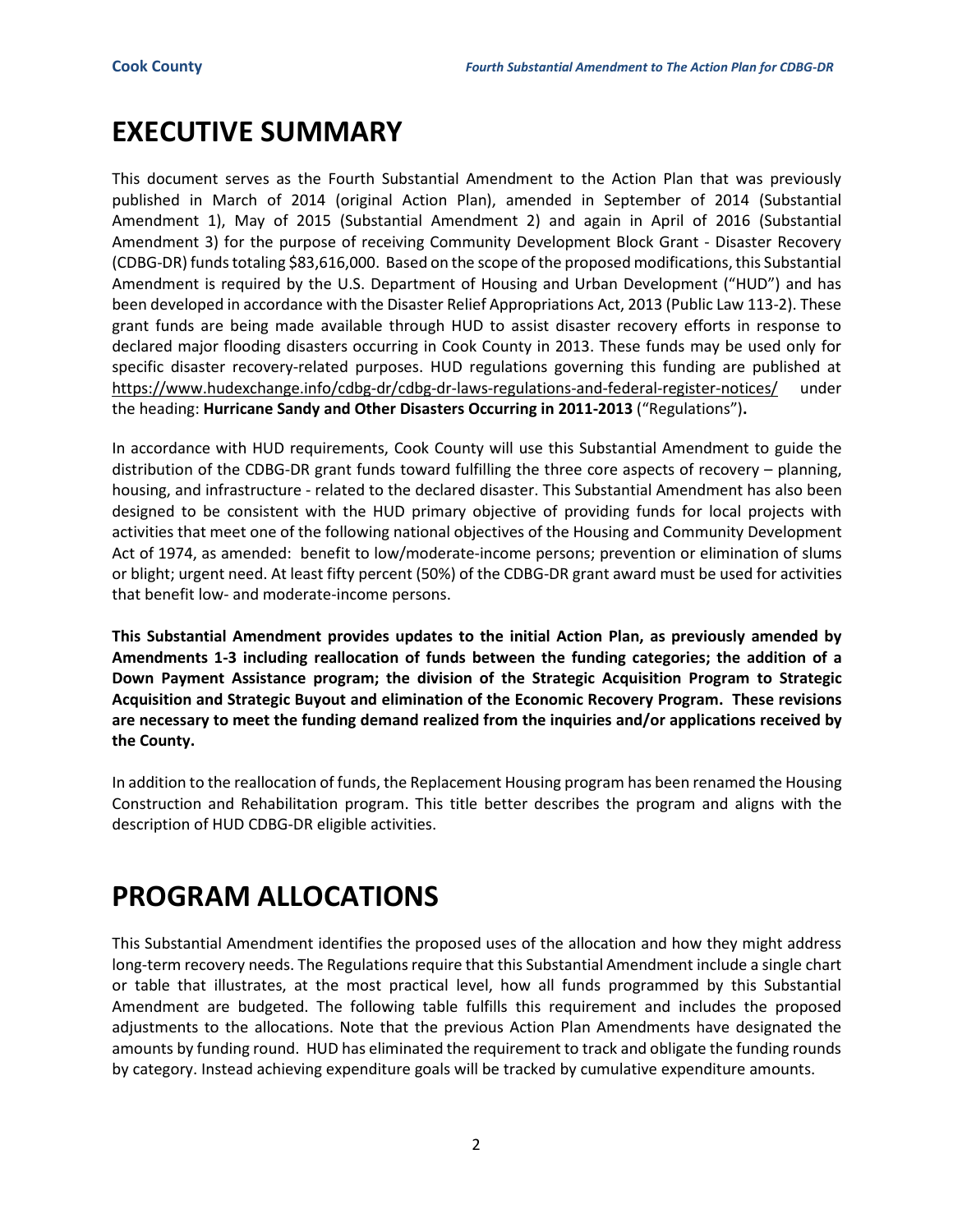| <b>CATEGORY</b>                                  | <b>PREVIOUS</b><br><b>ALLOCATION</b> | <b>ADJUSTMENT</b><br><b>AMOUNT</b> | <b>PROPOSED</b><br><b>ALLOCATION</b> |
|--------------------------------------------------|--------------------------------------|------------------------------------|--------------------------------------|
| <b>Strategic Acquisition</b>                     | \$10,000,000                         | (59,780,000)                       | \$220,000                            |
| <b>Strategic Buyout</b>                          | $$ -0-$                              | \$10,239,994                       | \$10,239,994                         |
| Infrastructure                                   | \$29,936,000                         | \$12,704,476                       | \$42,680,476                         |
| Construction<br>Housing<br>and<br>Rehabilitation | \$21,500,000                         | $$ -0-$                            | \$21,500,000                         |
| <b>Residential Resilience</b>                    | \$12,000,000                         | ( \$8,543,248)                     | \$3,456,752                          |
| Down Payment Assistance                          | $$ -0-$                              | \$605,000                          | \$605,000                            |
| <b>Economic Recovery</b>                         | \$2,000,000                          | ( \$2,000,000)                     | $$ -0-$                              |
| Planning                                         | \$4,000,000                          | ( \$2,013,468)                     | \$1,946,532                          |
| Administration                                   | \$4,180,000                          | $$ -0-$                            | \$4,180,000                          |
| <b>TOTAL</b>                                     | \$83,616,000                         | \$1,212,754                        | \$84,828,754                         |

Note: the table above accounts for \$1,212,754 of program income received. This received program income is included in both the adjustment amount and proposed allocation columns. The proposed allocation column total exceeds the CDBG-DR allocation by the received program income amount.

### **Strategic Acquisition and Strategic Buyout**

The previous Strategic Acquisition category has been divided into two distinct categories: Strategic Acquisition and Strategic Buyout.

#### *Description:*

These activities will work in conjunction with local municipalities to undertake voluntary acquisition of owner occupied houses or other properties impacted by the flood event, with a focus in low-mod areas which meet the Cook County Acquisition/ Buyout programs' criteria: structures not protected by capital improvements; projects in approved watershed plans; structures subject to flooding depth of one foot above the low entry elevation for any one historic event; subject to a flooding depth of one-half foot for any two historic flood events; or a FEMA repetitive loss structure.

Acquisition/Buyout is the only alternative in many flood prone areas of the County where there is no permanent infrastructure solution to the flooding. This will result in long-term recovery for these households. The properties will be returned to open land for easier flow of waterways.

Cook County will also participate with the Cook County Department of Homeland Security and Emergency Management and provide a match for properties acquired under the FEMA Hazard Mitigation Grant Program (HMGP). Cook County's mutually exclusive criteria over the HMGP Strategic Acquisition Program are the following: Residential Property; Substantially Damaged by previous declared flooding events; Repetitive Loss – two flood insurance claims within the last 10 years; Vacant / abandoned flood damaged property; Located in 100 Year Floodplain, flood damaged property; Located in 500 Year Floodplain, flood damaged property Beneficiaries/Direct Recipients

It is anticipated that 117 properties will be acquired for the Strategic Buyout program from within the Village of Wheeling, Riverside Township, Village of Franklin Park, Wheeling Township, Palatine Township, Leyden Township and potentially others to be determined.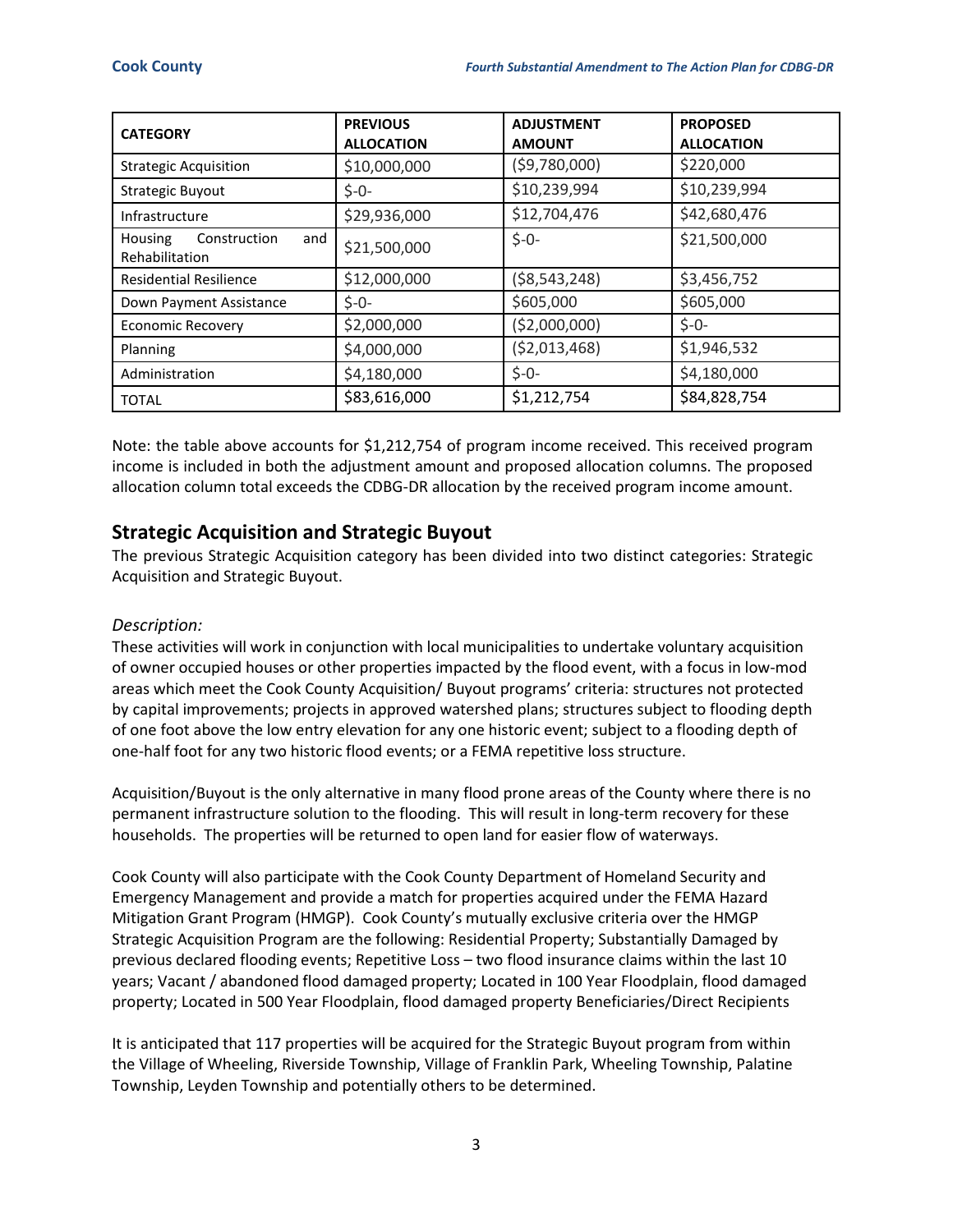These two programs will work in tandem with each other. The primary difference is that Strategic Acquisition pertains to eligible property purchased post Spring 2013 flood event and utilizes post storm value. Strategic Buyout pertains to property purchased before the Spring 2013 flood event and utilizes pre-storm value. In both cases, property will be demolished and conveyed to the local municipality and converted to open land.

*Maximum Award:*

The funding threshold per property will be determined on a case-by-case basis.

*Eligible Applicant/Property:* Repetitive Loss

*Eligible Activity:* Buyout/Acquisition as provided for in 78 FR 14329 published March 5, 2013.

*National Objective:* Low- and Moderate- Income Benefit Households; Area or Urgent Need

*Allocation:* Strategic Buyout \$10,239,994 Strategic Acquisition \$220,000

#### *Overview and Delivery:*

The responsible organizations for this activity may include Cook County DPD, Cook County Department of Homeland Security and Emergency Management, MWRD, Cook County Land Bank, Cook County Forest Preserve District, municipalities and municipal park districts.

#### *Project Monitoring:*

The County will monitor in accordance with its initial Action Plan.

#### **Infrastructure**

Funding for the Infrastructure activity is being significantly increased to cover identified unmet needs. Previous Action Plan amendments discussed the number and variety of infrastructure projects that remain as unmet need. Funding is being transferred from other areas within the CDBG-DR portfolio which are now complete, to allow these important infrastructure projects to proceed. Project eligibility requirements remain the same.

Infrastructure projects that improve the economic conditions and/or quality of life for low- and moderate-income communities impacted by the 2013 floods will be considered a priority. Infrastructure projects identified may be considered under the Urgent Need national objective, if a benefit to low- and moderate-income persons cannot be demonstrated.

*Eligible Applicants:* Units of local government

*Eligible Activity:* Infrastructure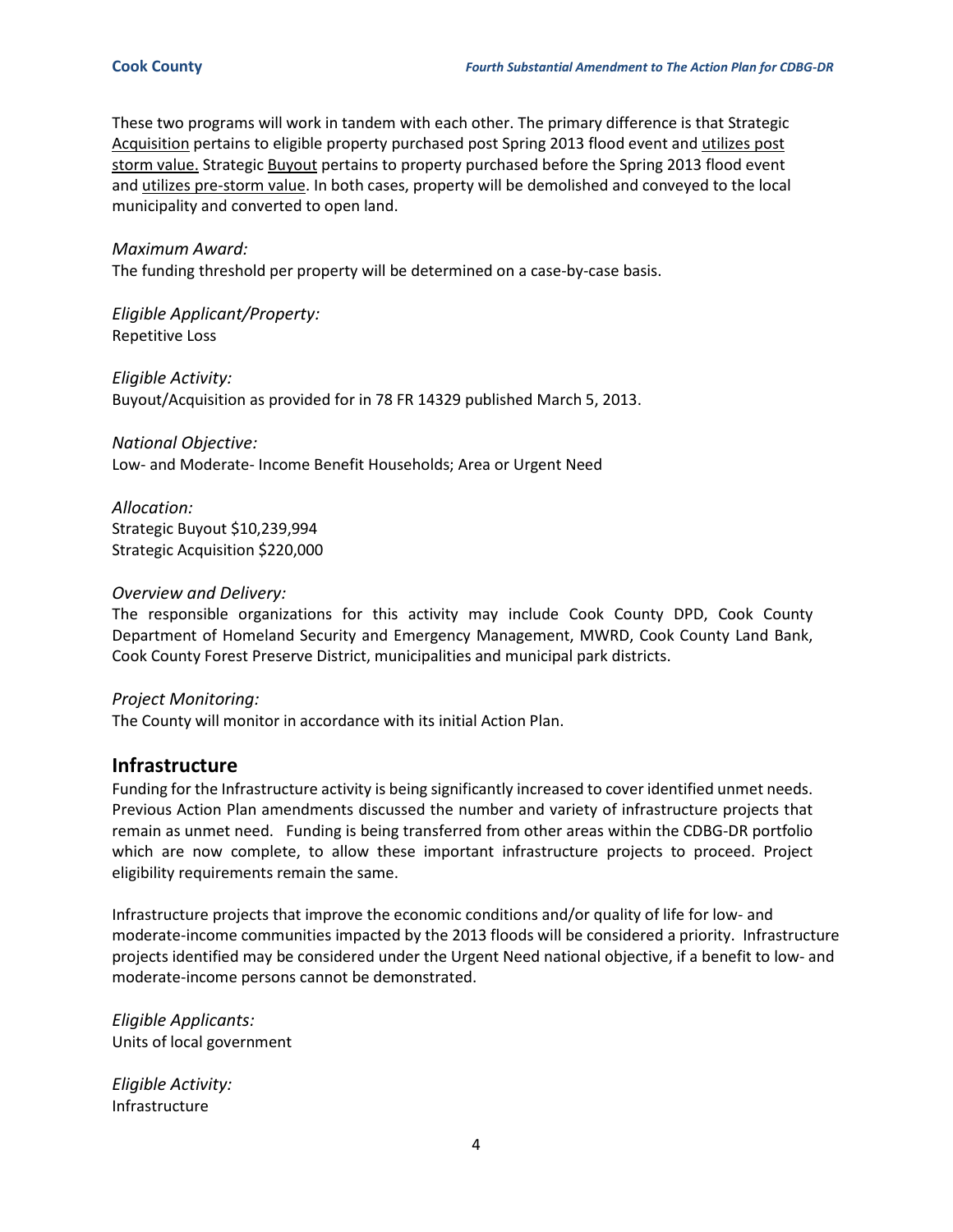*National Objective:*

Low- and Moderate- Income Benefit Households; Area or Urgent Need

*Allocation:* \$40,506,601

#### *Overview and Delivery:*

The responsible organizations for this activity may include Cook County and local units of governments.

*Project Monitoring:* The County will monitor in accordance with its initial Action Plan.

#### **Housing Construction and Rehabilitation**

The budget remains the same. The number of anticipated housing units remains the same.

#### **Residential Resilience**

This program has been under prescribed based on the original estimate of 250 applicants. The County currently estimates up to 100 applicants. The budget has been decreased accordingly.

#### **Down Payment Assistance**

*Description:*

A Down Payment Assistance program for qualified homebuyers under the Housing Construction and Rehabilitation Program is being added.

Resulting from the new-construction agreement with the developer, Presidio Capital, there are a total of 18 single-family homes for sale in the Village of Summit. Cook County down payment assistance will be offered for all homes developed with CDBG-DR funding to assist qualified LMI households in purchasing a home. This assistance may also include closing costs.

#### *Maximum Award:*

The program will assist homebuyers with purchasing a home through the provision of up to 100% of the down payment capped at \$40,000. This assistance is secured with a second lien to guarantee an affordability period of 20 years.

*Eligible Applicant:* Eligible applicants are those households who are at or below 80% AMI.

*Eligible Activity:* 105(a)(24)

*National Objective:* Low- and Moderate- Income Benefit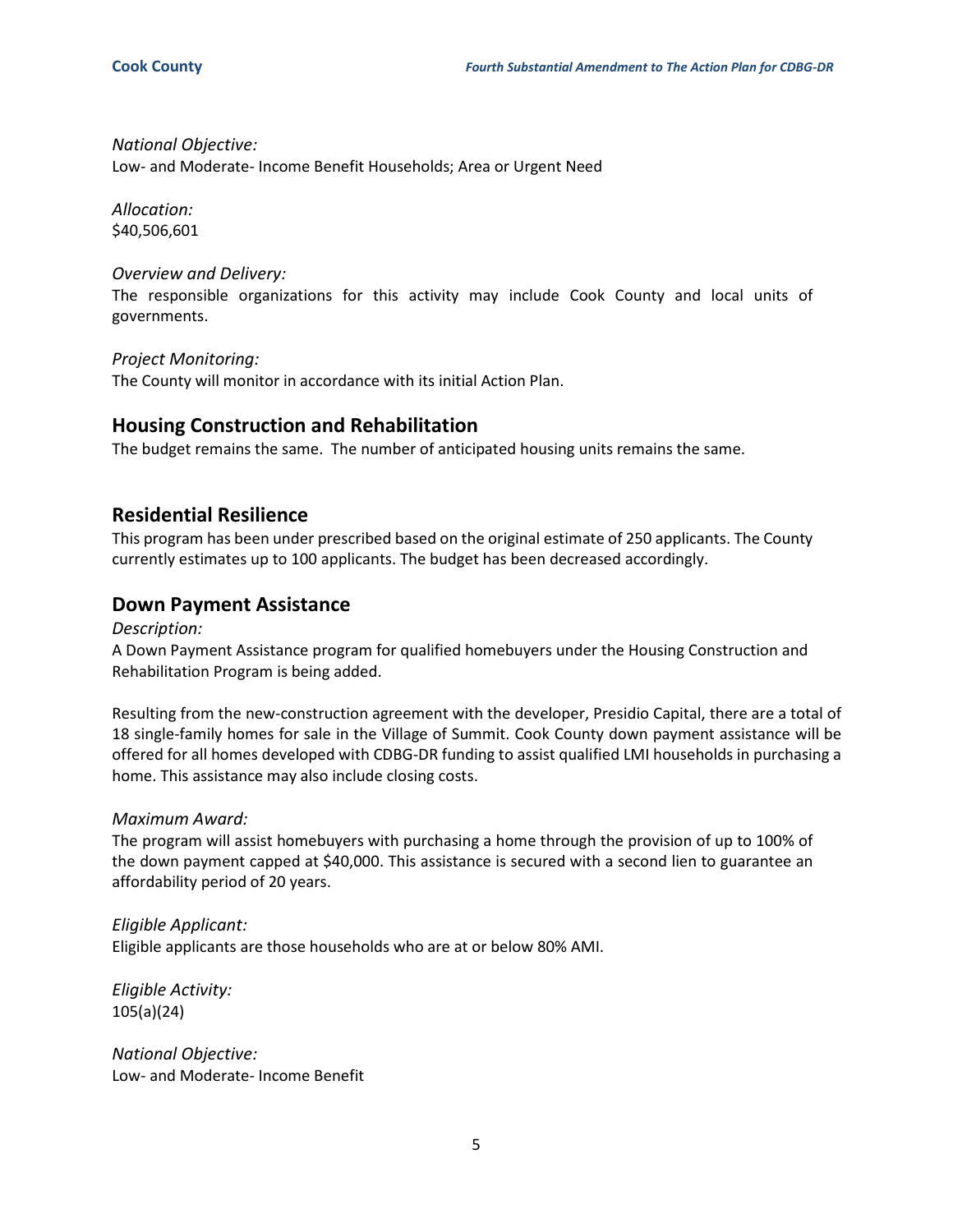*Allocation:* \$605,000

*Overview and Delivery:* This program will be implemented by the developer with oversight from the County.

#### *Project Monitoring:*

The County will monitor in accordance with its initial Action Plan.

#### **Economic Recovery**

This program has been eliminated from the County's portfolio. There were no related disbursements.

#### **Planning**

Cook County invested resources into a range of planning projects at the beginning of the CDBG-DR grant period. The remainder of the uncommitted funds initially allocated to planning are being transferred to other projects.

## **STAKEHOLDER CONSULTATION AND CITIZEN PARTICIPATION**

The stakeholder and general public consultation and citizen participation process for this Substantial Amendment conforms to the County's currently adopted Citizen Participation Plan which was most recently amended in September 2014 with a CDBG-DR specific addendum. The Citizen Participation Plan is designed to improve compliance with HUD regulations as well as more effectively engage the public in Cook County programs. This Substantial Amendment to the Action Plan was made available for public review and comment for the required 7-day public review/comment period as prescribed by the related regulations.

The Fourth Substantial Amendment was made available to the public for review and comment for seven days from February 15, 2019 through February 22, 2019 per HUD requirements via the Cook County website at this link: <https://www.cookcountyil.gov/service/disaster-recovery-and-resilience> as well as on-site at Cook County offices located at 69 West Washington Street, Suite 2900, Chicago, IL 60602. No public comments were received during this period.

General questions regarding this Plan or proposed programming as well as requests for special assistance related to limited English proficiency or disabilities should be directed to Barbara Maloof at 312-603-1004 or [barbara.maloof@cookcountyil.gov.](mailto:barbara.maloof@cookcountyil.gov)

Additionally, as noted in the County's Citizen Participation Plan (CPP) Addendum, last amended and submitted to HUD in October 2014, Cook County will ensure that all citizens have equal access to information and opportunities for input. Persons needing special accommodations due to disabilities or limited English proficiency will have an opportunity to request said accommodations. The County is also in the process of developing a specific Language Access Plan (LAP) in accordance with HUD requirements